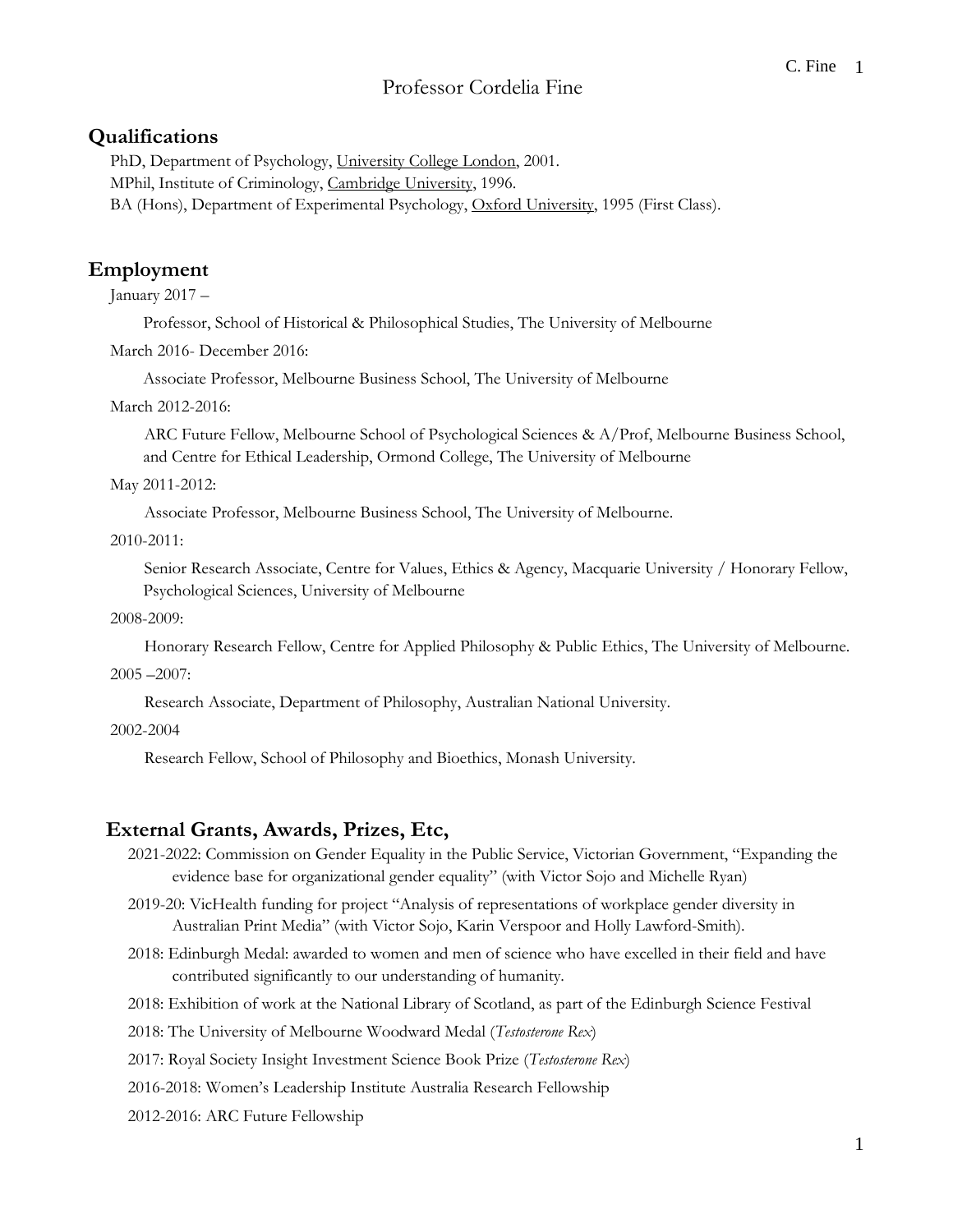# **Publications**

# **Books**

**Fine C** (2017). *Testosterone-Rex: Myths of sex, science, and society.* New York: Norton. Editions published or forthcoming in Brazil, China, Korea, Netherlands, Poland, Russia, Sweden, Romania, Spain, Greece, Italy, Denmark. Winner of the Royal Society Insight Investment Science Book Prize. Shortlisted for the Smart Book Prize (Poland) and the Orwell Prize.

**Fine C** (2010). *Delusions of Gender: How our minds, society, and neurosexism create difference.* New York: Norton. Editions also published in the UK, Australia & NZ, Holland, Turkey, Romania, Germany, Italy, China, Brazil, Croatia. Shortlisted for the Victorian Premier's Literary Award for Non-Fiction, the Best Book of Ideas Prize, the John Llewellyn Rhys Prize and the Warwick Prize.

**Fine C** (2006). *A Mind of Its Own: How your brain distorts and deceives.* New York: Norton. Editions also published in the UK, Australia & NZ, Germany, Italy, Denmark, Japan, Romania, Israel, Hong Kong, Macao, Taiwan, Brazil, Portugal, China, Turkey, Saudi Arabia and Poland. Long-listed for the Royal Society Science Book Prize.

# **Book Chapters**

**Fine C** (2022). Fairly criticized or politicized? Conflicts in the neuroscience of sex differences in the human brain. In, M Breedlove & C Jordan (Eds.), *Sex Differences in the Human Brain*, Woodbury, NY: Cold Spring Harbor Laboratory Press.

Donovon C, **Fine C** & Kennett J (2018). Reliable and unreliable judgments about reasons. In, *The Oxford Handbook of Reasons and Normativity,* Edited by D. Star. Oxford: Oxford University Press.

**Fine C** (2015). Neuroscience, gender and 'development to' and 'from': The example of toy preferences. In, *The Springer Handbook of Neuroethics.* Springer Press. Edited by N Levy & J Clausen. Dordrecht: Springer Science and Business Media.

**Fine C** & Fidler F (2015). Sex and power: Why sex/gender neuroscience should motivate statistical reform. In, *The Springer Handbook of Neuroethics.* Springer Press. Edited by N Levy & J Clausen. Dordrecht: Springer Science and Business Media.

**Fine C** (2013). Neurosexism: From scanner to sound bite to psyche. In, *The Sage Handbook of Psychology and Gender.* Edited by M.K. Ryan & N.R. Branscombe. Thousand Oaks: Sage.

Grossi G and **Fine C** (2012). The role of fetal testosterone in the development of the 'essential difference' between the sexes: Some essential issues. In, *Neurofeminism*: *Issues at the intersection of feminist theory and cognitive science.* Edited by R Bluhm, AJ Jacobsen & H Maibom. Basingstoke: Palgrave-Macmillan.

**Fine C** (2012). Messages, minds and mental contamination. In, *Growing Up Fast & Furious*. Edited by W Warburton & D Braunstein. Annandale, NSW: Federation Press.

Kennett J and **Fine C** (2007). Internalism and the evidence from psychopaths and 'acquired sociopathy'. In, *The Neuroscience of Morality: Emotion, Disease and Development* (Vol. 3). Edited by W Sinnott-Armstrong. Cambridge, Mass: MIT Press.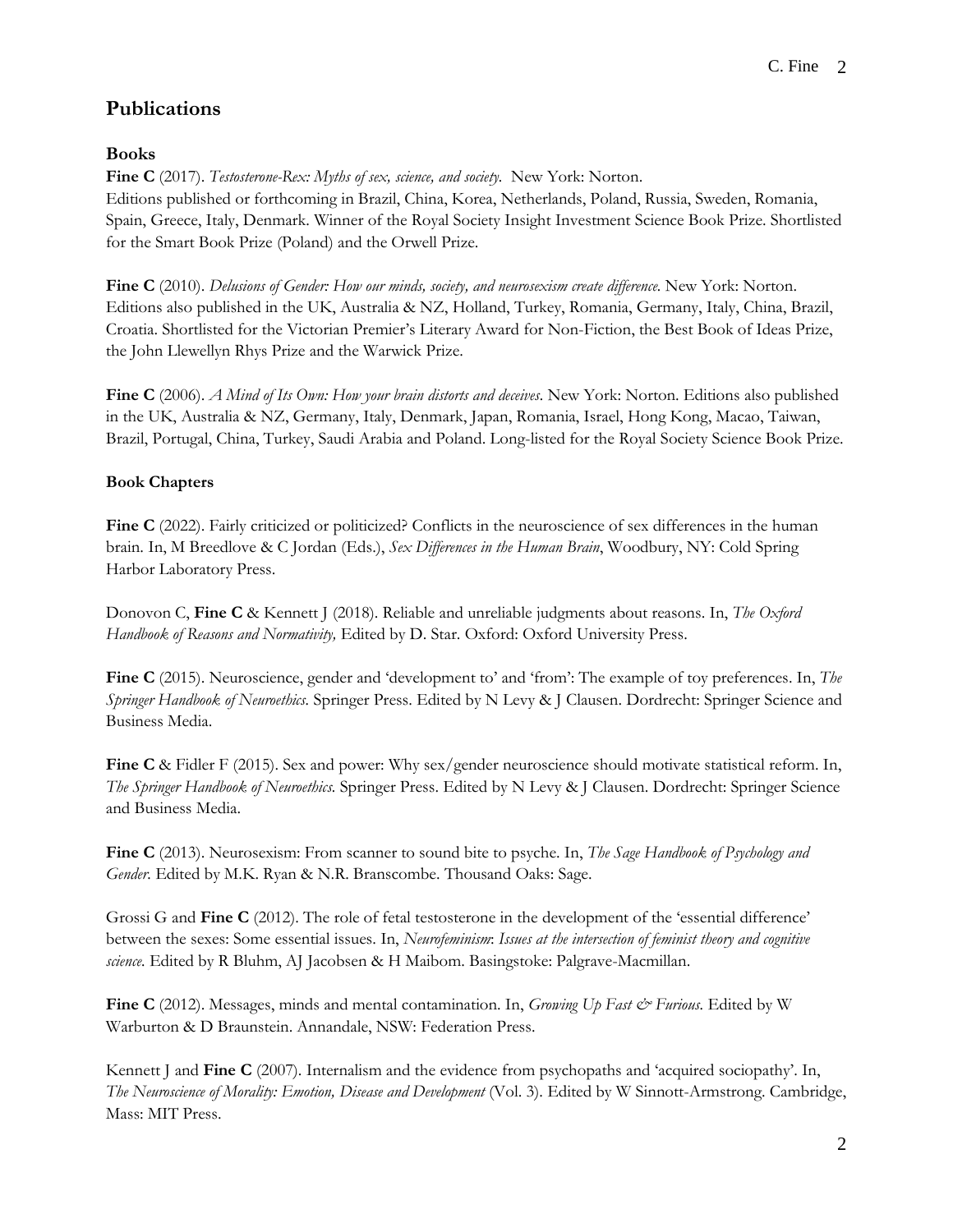Kennett J and **Fine C** (2007). Could there be an empirical test for internalism? In, *The Neuroscience of Morality: Emotion, Brain Disorders and Development* (Vol 3)*.* Edited by W Sinnott-Armstrong. Cambridge, Mass: MIT Press.

### **Refereed Journal Articles**

Weaving M, Fine C & Haslam N (2022). Motivated inquiry: Ideology shapes responses to the Christian Porter rape allegation. *Australian Journal of Psychology,* <https://doi.org/10.1080/00049530.2022.2061373>

Morgenroth T, Ryan M & **Fine C** (2022). The gendered consequences of risk-taking at work: Are women averse to risk or to poor consequences? *Psychology of Women Quarterly,* <https://doi.org/10.1177/03616843221084048>

Weaving M & **Fine C** (2022). Cesario's framework for understanding group disparities is radically incomplete. *Behavioral and Brain Sciences,* doi:10.017/S0140525X21000856.

Fine C, Sojo V & Lawford-Smith, H. (2020). Why does workplace gender diversity matter? Justice, organizational benefits, and policy. *Social Issues & Policy Review* 14: 36-72.

**Fine C** (2020). Constructing unnecessary barriers to constructive scientific debate: A response to Buss & von Hippel (2018). *Archives of Scientific Psychology* 8(1): 5-10.

**Fine C,** Joel, D & Rippon, G (2019). Eight things you need to know about sex, gender, brains, and behavior: A guide for academics, journalists, parents, gender diversity advocates, social justice warriors, tweeters, facebookers, and everyone else. *S&F Online*, 15.2.

Skewes L, **Fine C,** Haslam N (2018). Beyond Mars and Venus: The role of gender essentialism in support for gender inequality and backlash. *PLoS One,* <https://doi.org/10.1371/journal.pone.0200921>

Morgenroth T, **Fine C**, Ryan M & Genat A (2017). Sex, drugs, and reckless driving: Are measures biased toward identifying risk-taking in men? *Social Psychological & Personality Science,* DOI: 10.1177/1948550617722833.

**Fine C**, Dupré J & Joel D (2017). Sex-linked behavior: Evolution, variability, and stability. *Trends in Cognitive Sciences* 21: 666-673.

Rippon G, Jordan-Young R, Kaiser A, Joel D & **Fine C** (2017). Journal of Neuroscience Research policy on addressing sex as a biological variable: Comments, clarifications, and elaborations. *Journal of Neuroscience Research,*  DOI: 10.1002/jnr.24045.

**Fine C** & Rush E (2016). "Why does all the girls have to buy pink stuff?" The ethics and science of the gendered toy marketing debate. *Journal of Business Ethics*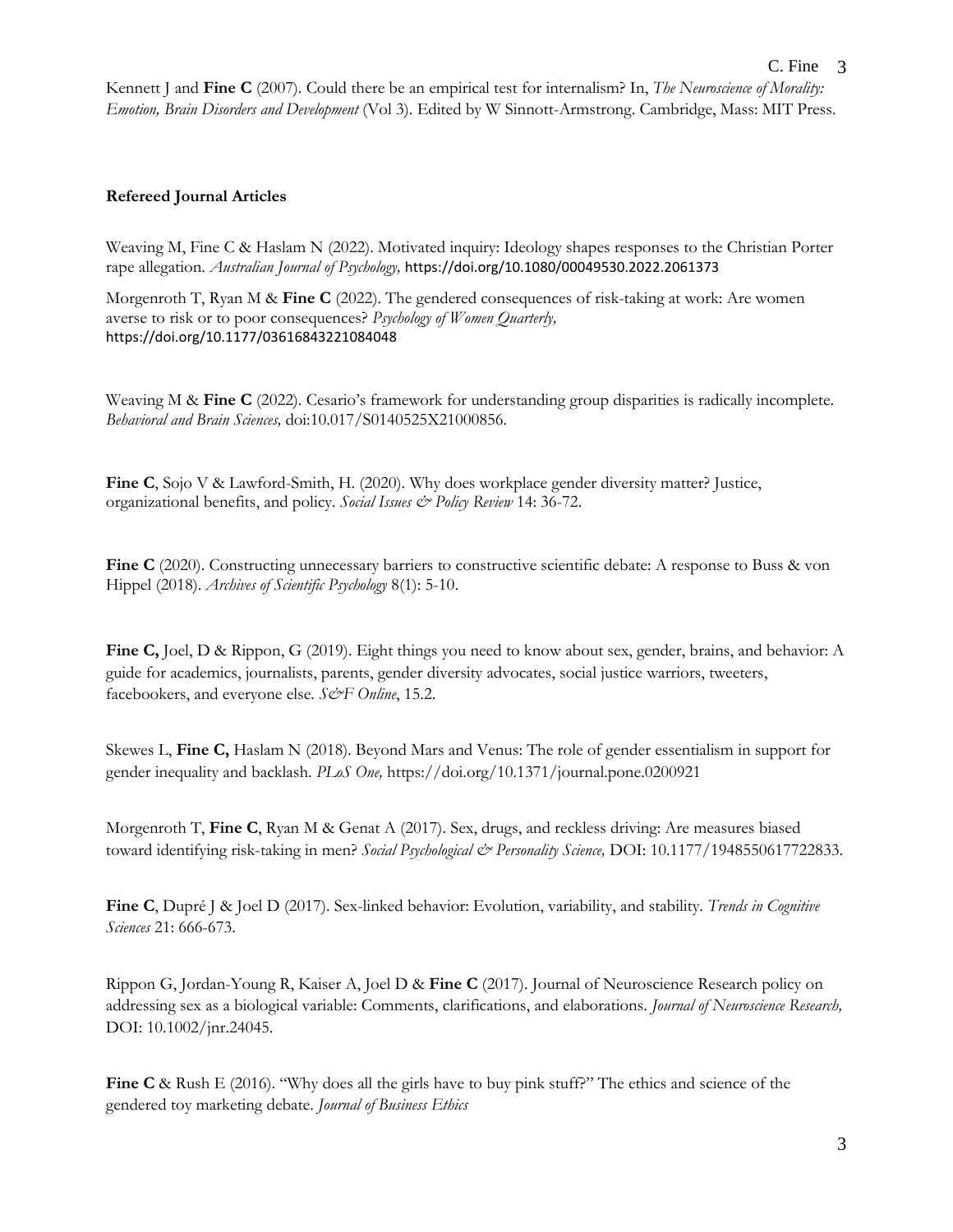**Fine C** & Duke R. (2015). Expanding the role of gender essentialism in the single-sex education debate: A commentary on Liben. *Sex Roles,* 72: 427-433.

**Fine C** (2014)*.* His brain, her brain? *Science* 346: 915-6.

Rippon G, Jordan-Young R, Kaiser A & **Fine C** (2014). Recommendations for sex/gender neuroimaging research: Key principles and implications for research design, analysis, and interpretation. *Frontiers in Human Neuroscience* 8: 650.

**Fine C**, Jordan-Young R, Kaiser A & Rippon G (2013). Plasticity, plasticity, plasticity … and the rigid problem of sex. *Trends in Cognitive Sciences* 17: 550-551.

**Fine C** (2013). Is there neurosexism in functional neuroimaging investigations of sex differences? *Neuroethics* 6: 369-409.

**Fine C** (2012). Explaining, or sustaining, the status quo? The potentially self-fulfilling effects of 'hardwired' accounts of sex differences. *Neuroethics* 5(3): 285-294.

**Fine C** (2010). From scanner to sound bite: Issues in interpreting and reporting sex differences in the brain. *Current Directions in Psychological Science* 19: 280-283.

Kennett J and **Fine C** (2009). Will the real moral judgment please stand up? The implications of social intuitionist models of cognition for meta-ethics and moral psychology. *Ethical Theory & Moral Practice* 12: 77-96.

Nairn A and **Fine C** (2008). Not seeing the wood for the imaginary trees. Or, who's messing with my article? A response to Ambler. *International Journal of Advertising* 27(5): 896-908.

Nairn A and **Fine C** (2008). Who's messing with my mind? The implications of dual processing models for the ethics of marketing to children. *International Journal of Advertising* 27(3): 447-470.

**Fine C** (2008). Will working mothers' brains explode? The popular new genre of neurosexism. *Neuroethics* 1 (1): 69-72.

**Fine C**, Gardner M, Craigie J, and Gold I (2007). Hopping, skipping or jumping to conclusions? Clarifying the role of the JTC bias in delusions. *Cognitive Neuropsychiatry* 12(1): 46-77.

**Fine C**. (2006). Is the emotional dog wagging the rational tail or chasing it? Unleashing reason in Haidt's social intuitionist model of moral judgment. *Philosophical Explorations* 9(1): 83-98.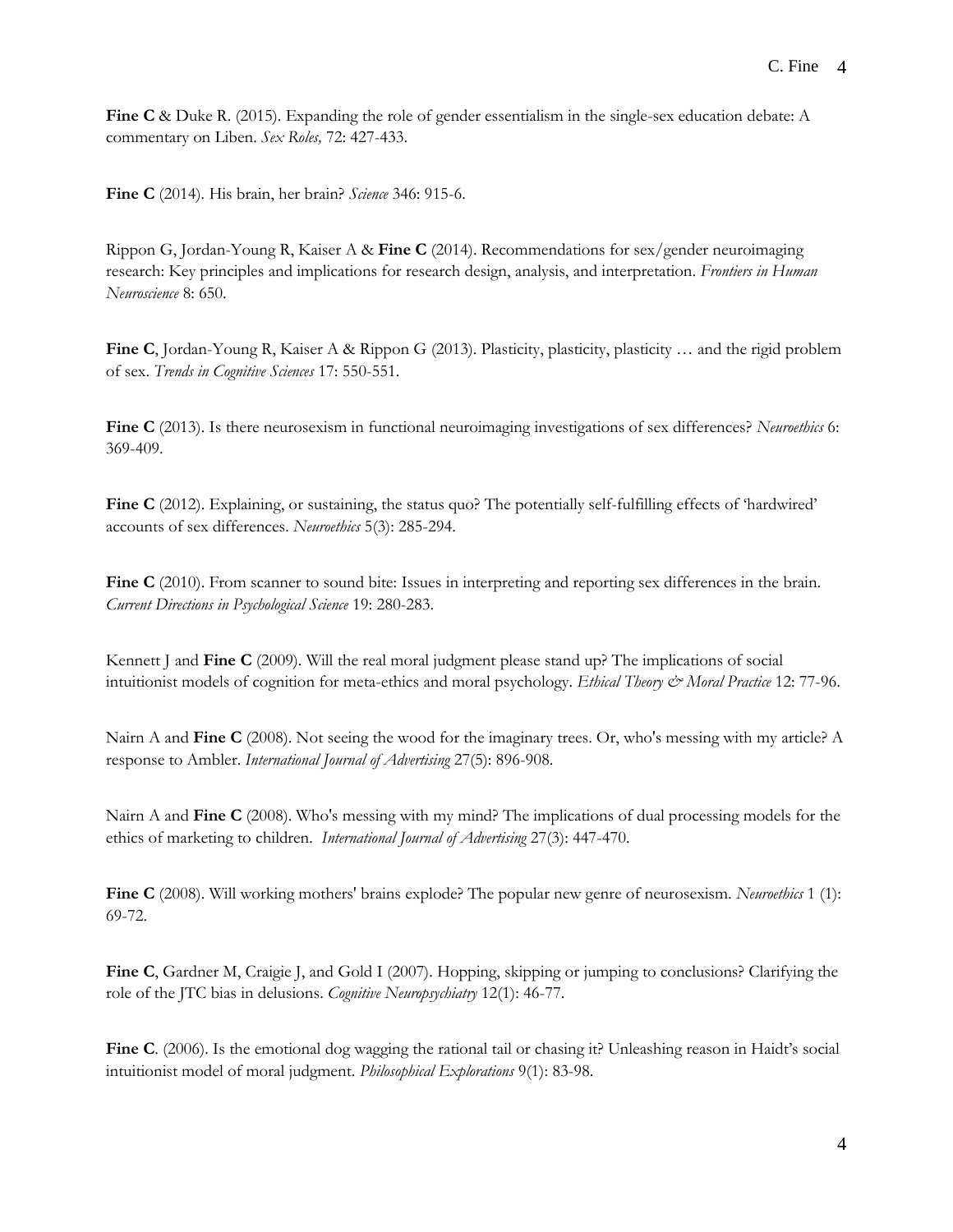Mitchell [DGV,](/auth:Mitchell,DGV) **Fine C**, Richell [RA,](/auth:Richell,RA) Newma[n C,](/auth:Newman,C) Lumsden [J,](/auth:Lumsden,J) Blair [KS](/auth:Blair,KS) and Blair [RJR](/auth:Blair,RJR) (2006). Instrumental learning and relearning in individuals with psychopathy and in patients with lesions involving the amygdala or orbitofrontal cortex. *Neuropsychology* 20(3): 280-289.

**Fine C**, Craigie J and Gold I (2005). Damned if you do; damned if you don't: the impasse in cognitive models of the Capgras delusion. *Philosophy, Psychiatry & Psychology* 12(2):143-151.

**Fine C**, Craigie J and Gold I (2005). The explanation approach to delusion. *Philosophy, Psychiatry & Psychology* 12(2): 159-163.

**Fine C** and Kennett J (2004). Mental impairment, moral understanding and criminal responsibility: Psychopathy and the purposes of punishment. *International Journal of Law and Psychiatry*, 27: 425-443.

**Fine C**, Lumsden J and Blair RJR. (2001). Dissociation between theory of mind and executive functions in a patient with early left amygdala damage. *Brain*, 124: 287-298.

**Fine C** and Blair RJR (2000). The cognitive and emotional effects of amygdala damage. *Neurocase*, 6: 435-438.

**Fine C** and Blair RJR (1999). Computations in extraversion (commentary). *Behavioral and Brain Sciences*, 22(3): 521-523.

# **Non-Refereed Journal Articles & Reports**

Sojo V, Ryan M, **Fine C** et al. (2022). What works, what's fair? Using systematic reviews to build the evidence base on strategies to increase gender equality in the public sector. Melbourne, Australia: The University of Melbourne, The Australian National University, and Swinburne University of Technology. DOI:10.6084/m9.figshare.19243536

**Fine C** & Sojo V (2019). Women's value: Beyond the business case for gender diversity and inclusion. *Lancet*  393: 515-516.

**Fine C** (2018). Feminist science – who needs it? *Lancet* 392: 1302-1303.

Sojo V, **Fine C,** Lawford-Smith H, Yang Z, Verspoor K ('in press'). The 'good, bad and merit' arguments in Australian news coverage of workplace gender diversity: Big data topic modelling and qualitative analyses of five years (2014-2019) of high circulation Australian newspapers. Supported by VicHealth and the Economic and Social Participation Research Initiative (ESPIRIt) Hallmark Seed Funding Scheme, The University of Melbourne.

# **Other**

Fine I, Fine C and Fine K (2009). 'Blindness, recovery from.' Companion to Consciousness Encyclopedia. Oxford: Oxford University Press.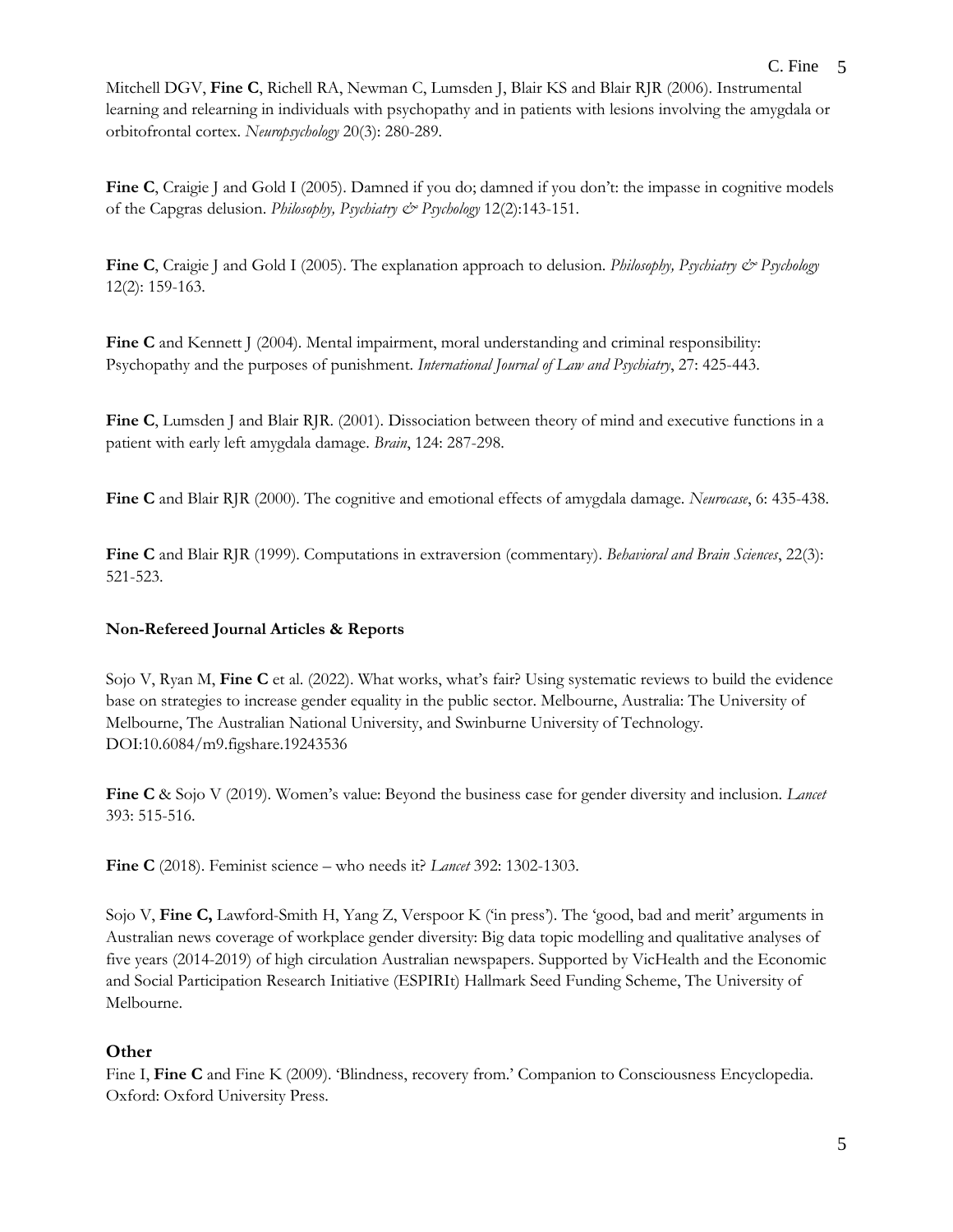#### **Book Reviews**

*Essays in Social Neuroscience.* Eds JT Cacioppo & GG Bernston, MIT Press*, Psyche* 11 (2).

# **Selected Popular Press**

*New York Times* 'Biased but brilliant' '"Male" and "female" brains?' (with Prof Daphna Joel)

*Scientific American* 'Promiscuous men, chaste women and other gender myths' (with Prof Mark Elgar)

*Financial Times*

'Are men really hard-wired to take risks?' [Cover story, weekend magazine] 'Mind change'. Review of Susan Greenfield's *Mind Change: How Digital Technologies are Leaving their Mark on our Brains* 'Coded prejudice'. Review of Safiya Noble's *Algorithms of Oppression* and Virginia Eubank's *Automating Inequality*

*Inside Higher Ed '*Philosophers should not be sanctioned over their positions on sex and gender' ("12 Leading Scholars"[\)](http://www.ft.com/intl/cms/s/2/d8216222-2170-11e4-a958-00144feabdc0.html?ftcamp=published_links/rss/companies_technology/feed//product#axzz3AgseqlS8)

#### *[The Conversation](http://www.ft.com/intl/cms/s/2/d8216222-2170-11e4-a958-00144feabdc0.html?ftcamp=published_links/rss/companies_technology/feed//product#axzz3AgseqlS8)*

'An unproductive story of reproductive success and PMS['](https://theconversation.com/an-unproductive-story-of-reproductive-success-and-pms-30511)

'New insights into gendered brain wiring or a perfect case study in neurosexism?' (Republished in [www.popsci.com,](http://www.popsci.com/) [www.businessinsider.com,](http://www.businessinsider.com/) [www.slate.com\)](http://www.slate.com/)

'How we inherit masculine and feminine behaviours: a new idea about environment and genes' (with Prof John Dupré and Prof Daphna Joel).

''People who see men and women as fundamentally different are more likely to accept workplace discrimination' (with Prof Nick Haslam)

'Are there "male" and "female" brains? Computers can see a distinction, but they rely strongly on differences in head size (with Prof Carla Sanchis-Segura)

*New Scientist*

['Biology doesn't justify gender divide for toys'](http://www.newscientist.com/article/dn25306-biology-doesnt-justify-gender-divide-for-toys.html?page=2#.U_E_iPmSwjA)

#### *Wall Street Journal*

'He and she and ze and hir': Review of Frank Browning's 'The fate of gender: Nature, nurture, and the human future'.

'The will in the world': Review of Roy Baumeister and John Tierney's 'Willpower: Rediscovering the greatest human strength'.

'You aren't what they ate'. Review of Marlene Zuk's 'Paleofantasy: What evolution really tells us about sex, diet, and how we live'

### *[The Monthly](http://www.newscientist.com/article/dn25306-biology-doesnt-justify-gender-divide-for-toys.html?page=2#.U_E_iPmSwjA)*

'Business as usual? The confused case for corporate gender equality'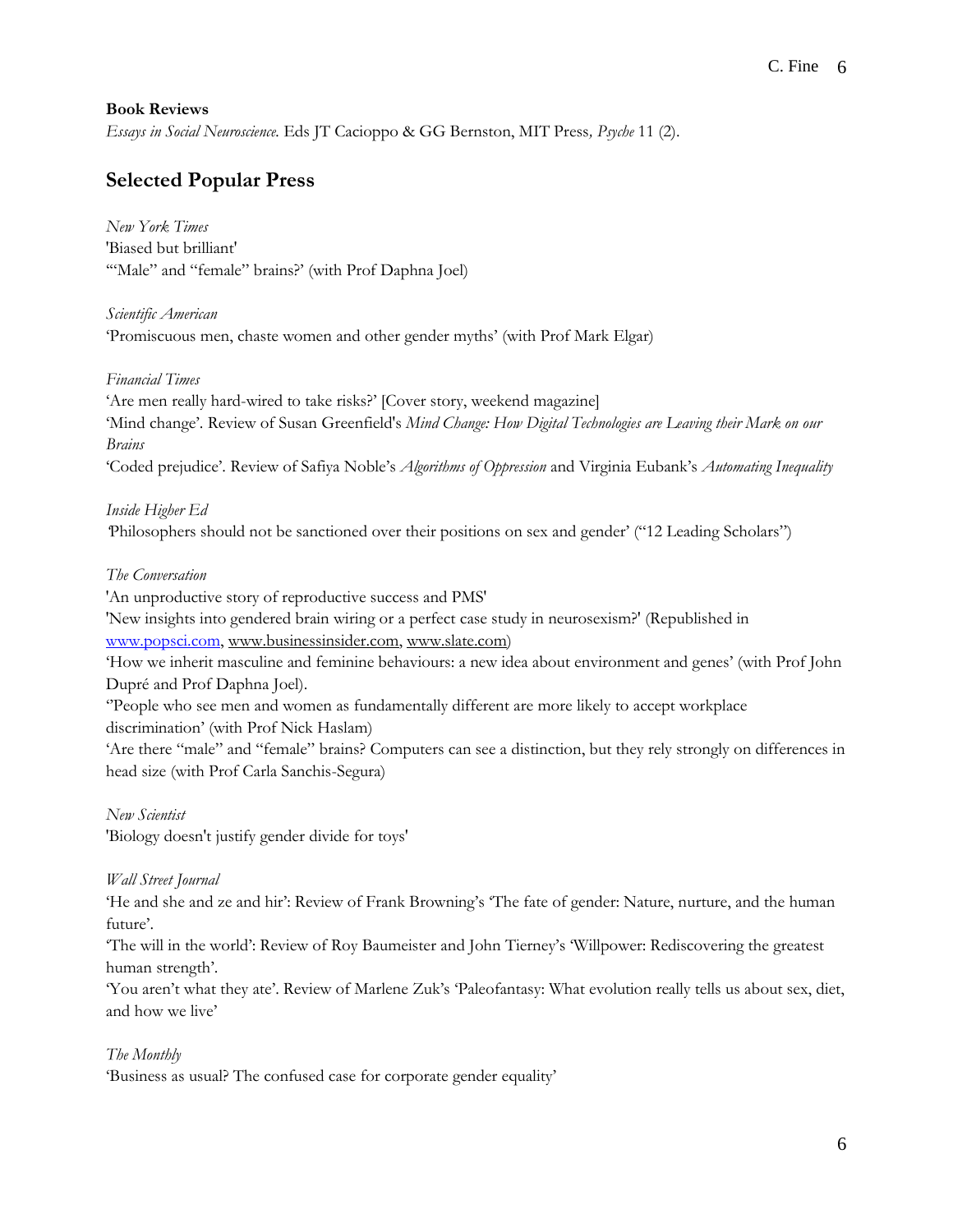'The vagina dialogues' - Republished in *[The Best Australian Science Writing](http://www.themonthly.com.au/do-women-really-want-less-sex-men-vagina-dialogues-cordelia-fine-6763)* 2013 'Status quota' 'The porn ultimatum' (Cover story) - Republished in *The Best Australian Essays* 2012

### *The Guardian*

'We've been labelled 'anti-sex difference' for demanding greater scientific rigour' (with A/Prof Rebecca Jordan-Young)

'It's time to celebrate the fact that there are many ways to be male and female' (with Pro Daphna Joel) 'Let's end the great gender lie'

### *Australian Financial Review*

'Gender difference' argument is part of the problem' 'Royal commission shows business students should be given a moral compass'

### *Cerebrum*

'Why males ≠ Corvettes, females ≠ Volvos, and scientific criticism ≠ ideology (with Prof Daphna Joel, A/Prof Rebecca Jordan-Young, Dr Anelis Kaiser & Prof Gina Rippon)

*The Big Issue (UK)* 'Don't take it out on testosterone' 'Why don't we just ... stop buying into neurosexism?'

#### *Aeon*

'Sexual dinosaurs: Trumped up charges of "feminist bias" are bad for science'

# **Selected Keynotes & Academic Presentations (since 2012)**

# **Keynote/Plenary/Named Lectures**

Moffett Lecture, Centre for Human Values, Princeton University, February 2022. Keynote speaker, European Molecular Biology Organisation (Gender roles in academia), Virtual, October 2020 Keynote speaker, National Gender Equality Conference, Jönköping, Sweden, February 2020 The Bernal Lecture, Birkbeck College London, February 2020 Keynote, International Academy of Sex Research, Mexico City, July 2019 Keynote, AusSTS Interdisciplinary Workshop, Melbourne, July 2019 Keynote, Society for Neuroscience, virtual conference on implicit bias, January 2019 Irene Longman Oration, IPAA Queensland, November 2018 The Edinburgh Medal Address, Edinburgh, April 2018 The Carnegie Lecture 2018, The University of Glasgow, May 2018 Keynote Address, Higher Degree Research Summer School, Deakin University, February 2016 Public Outreach Speaker, Rotman Institute of Philosophy, Western University, March 2016 Keynote Speaker, Australasian Association of Philosophy Conference, Sydney, July 2015. Keynote Speaker, Royal College of Australian & New Zealand Psychiatrists Congress, Brisbane, May 2015. Women in Science Lecture, European Molecular Biology Organisation, Amsterdam, September 2013 Endocrinology Society of Australia Conference, Sunshine Coast, April 2013 Author Meets Critics, American Philosophical Association-Central, New Orleans, February 2013 Invited Presidential Address, American Psychological Association-Division 35, Orlando, August 2012 Keynote Speaker, 7th European Conference on Gender Equality in Higher Education, Norway, August 2012 Keynote Speaker, Neurocultures-NeuroGenderings II, University of Vienna, September 2012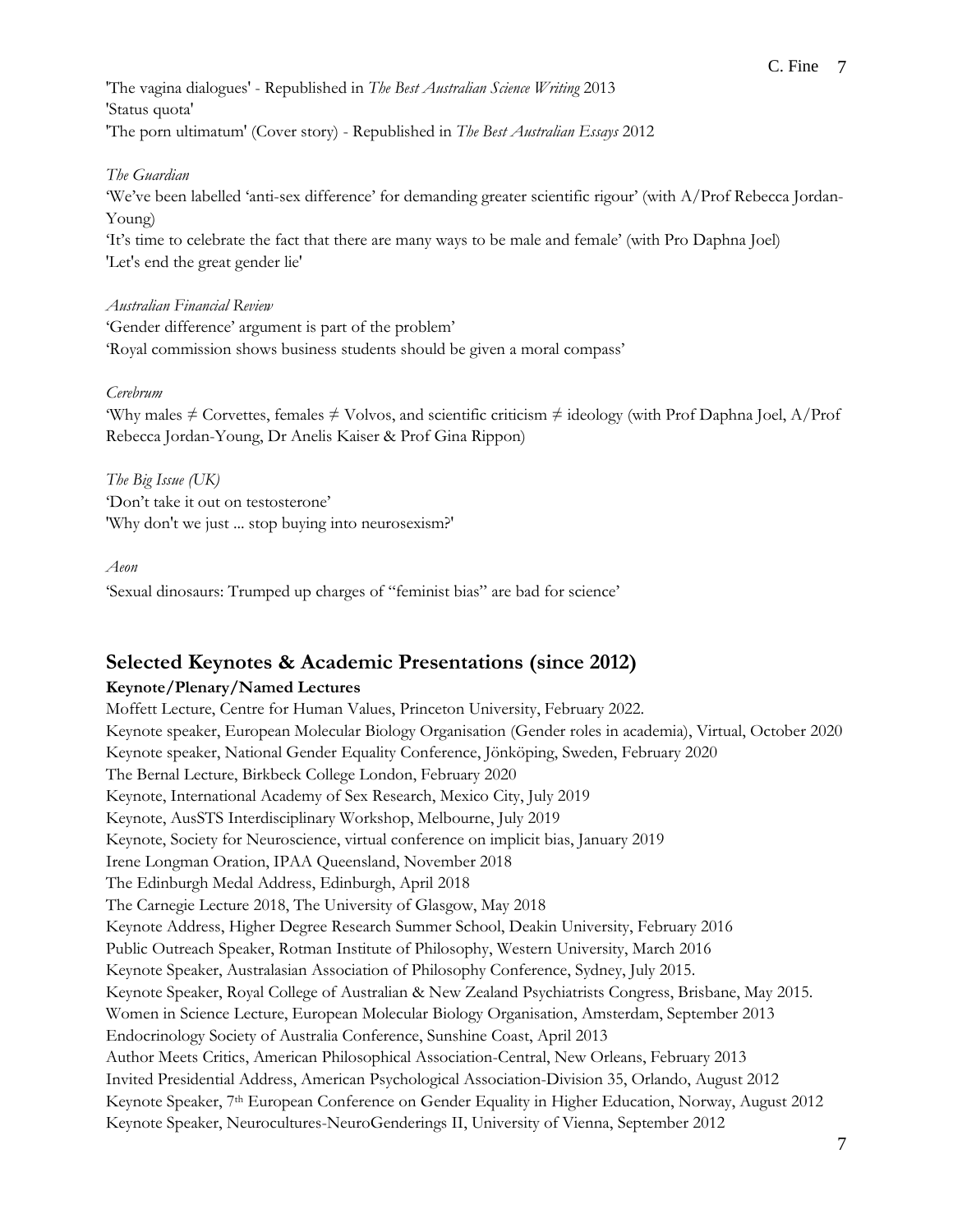#### **Invited conference/symposium/seminar speaker**

Lecturer, Centre for Philosophy of Science, Pittsburgh University, January 2022 Seminar Speaker, Department of Philosophy, New York University, February, 2022 Conference Speaker, British Neuroscience Society, London, December 2018 Symposium Speaker, The Brain in Context, Monash University, May 2018 Seminar Speaker, Center for the Advanced Study of Behavioral Sciences, Stanford University, March 2017. Colloquium Speaker, Philosophy of Science, Boston University, March 2017. Seminar Speaker, Center for the Study of Men & Masculinities, Stony Brook University, March 2016 Colloquium Speaker, Cognitive Science Series, SUNY at New Paltz, March 2016 Seminar speaker, Rotman Institute of Philosophy, Western University, March 2016 Seminar speaker, Department of Biology, Australian National University, Canberra, March 2015. Speaker, Neuroethics Down-Under: Neuroscience & Society in the 21st Century, Melbourne, December 2014. Speaker, European Science Open Forum 2014, Copenhagen, June 2014. Speaker, Historicizing Sex & Biology Symposium, University of Western Sydney, April 2014. Seminar Speaker, Centre for Applied Philosophy & Public Ethics, University of Melbourne, October 2013 Target Speaker, A Multi-disciplinary Dialogue, Bergen University, October 2013 Seminar Speaker, Department of Zoology, University of Melbourne, October 2013 Doctoral Seminar, University of Leuven, September 2013 Mind & Perception Workshop Visiting Speaker, Rice University, Houston, Texas, February 2013. Australian Centre or Excellent for Risk Analysis Seminar Speaker, University of Melbourne, October 2012. Psychological Sciences Colloquium Speaker, University of Melbourne, October 2012 St Vincent's Mental Health Service Seminar Series Speaker, Melbourne, October 2012 Philosophy Seminar Speaker, Monash University, September 2012.

#### **Reviewing**

Ad hoc reviewer for (among others) *Philosophical Transactions of the Royal Society B, Journal of Sex Research, Business Ethics Quarterly, Routledge, Hypatia, Ethical Theory and Moral Practice, Philosophical Psychology, Gender & Society, Neurocase, Cognitive Neuropsychiatry, Oxford University Press, Journal of Business Research, Monographs of the Society for Research in Child Development, Biology & Philosophy, Canada 150 Research Chairs, ARC, Cambridge Australia Scholarships*  (2014).

### **Engagement (since 2012)**

**Selected Interviews**  ChinaValue, August 2020 3RRR FM, August, 2020 Andrew Leigh, The Good Life podcast, June 2020 Psychiatry Advisor, March 2020 El Cazador de Cerebros, RTVE (National Public Television, Spain), April 2019 BBC 3, Binary and Beyond, June/July 2018 BBC Radio 3, Free Thinking, Sept 2017 BBC Inside Science, August 2017 ABC News Breakfast, Feb ABC Radio National, Mornings with Fran Kelly, Feb 2017 ABC Radio National, All in the Mind, Feb 2017 ABC Melbourne, The Conversation with Jon Faine, Feb 2017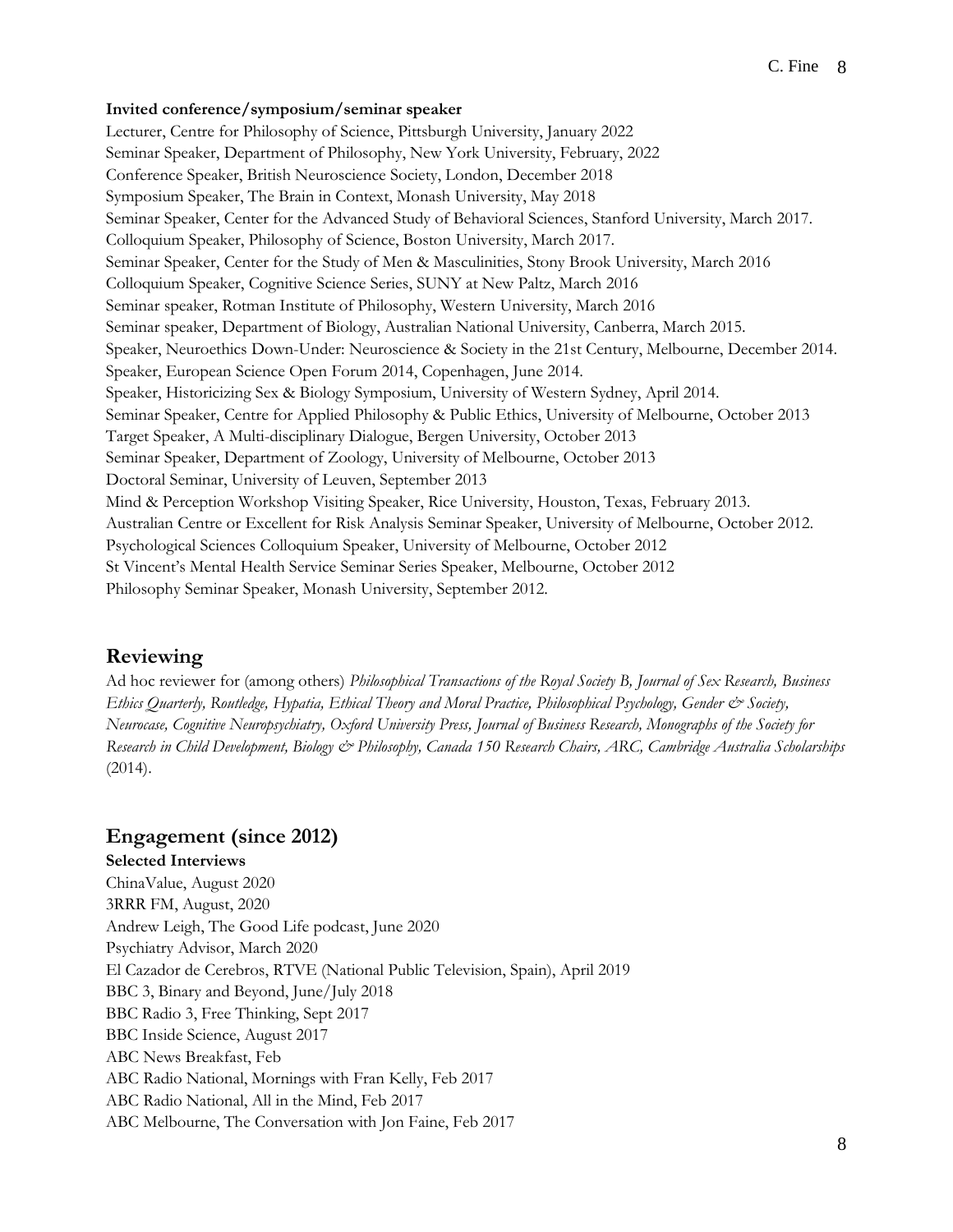Radio NZ, Jess Mulligan Show, Feb 2017 BBC Radio 4 Women's Hour, March 2017 The Sunday Sesh, Radio National 774, June 2016 Mike Hosking Breakfast Show, NZ ME, November 2015 *Philosopher's Zone,* ABC Radio National, June 2015 *Judith Lucy Is All Woman,* Episode 1, ABC, February 2015 *Science* podcast, November 2014 BBC World Service interview, December 2013 The Project, Channel 10, February 2013. Huffington Post Live Webcast, December 2012. Discussion of female wage gap. Ideas, Canadian Broadcasting Corporation, April 2012. Program devoted to *Delusions of Gender*

I have also done media interviews for numerous print publications, including *Time Online*, *Financial Times*, *Sydney Morning Herald, The Times, The Telegraph* (UK)*, Independent on Sunday, Freundin* magazine, *Dagbladen Information*, *New York Times, Quartz, New Scientist, Knack Weekend, BBC Science Focus, Times Higher Education, Guardian, Fritz und Fränzi*, *La Vanguardia*, *Philosophie* magazine, *Morgenbladet, Marie Claire, Cleo, Financial Times, Newsweek* and *Cosmopolitan* (Germany).

#### **Business Community Engagement**

Women in Mining & Resources WA, Speaker, Perth, September 2020 Coles Group, International Women's Day event speaker, March 2020 Women in Mining & Resources WA, Panelist, Perth, September 2019 Women in Economics Network Christmas speaker, Melbourne, December 2019 Women World Changers Summit, Keynote, Melbourne & Sydney, October 2017 Maurice Blackburn Annual Leaders Meeting, August 2017 Chief Executive Women, Lunch Speaker, 28 August 2017 Franklin Templeton Investments, International Women's Day event, 8 March 2017 BAE Systems, Diversity & Inclusion event, 14 Feb 2017 Panellist: ANU-Crawford Leadership Forum, ANU, June 2016. HRM@Work Unconscious Bias Seminar, January 2015. Women and Management Symposium speaker, November 2013 Westpac 'Masterclass', Unconscious Bias, Sydney & Melbourne, March 2013 Women in Finance AGM Guest Speaker, Melbourne, November 2012 Diversity: From Quick Sands to Quick Wins Speaker, MBS, November 2012 Centre for Ethical Leadership Advisory Board Presentation, MBS, September 2012 Leighton ASCENT Leadership Development Program Exec Ed, Sydney, June 2012 Gender Equality Project/CEL Industry Partner Workshop Speaker, May 2012 Gender Equality Project/CEL Industry Partner Workshop Dinner Speaker, May 2012 Management Development Program Speaker, MBS-Mount Eliza, May 2012

#### **Educational Community Engagement**

Diversity event, International Particle Physics Accelerator Conference, Melbourne, May 2019 Alliance of Girls' Schools Australasia 7 City Keynote tour, July-August 2017 Science Festival, Public Lecture, University of Melbourne, August 2017 Penlight & Essendon Grammar School, Lecture, 21 August 2017 Occasional Address, Conferring of Degrees Ceremony, University of Melbourne, July 2017 Women in Science & Engineering (WISE) event, University of Melbourne, 2 May 2017 Dean's Public Lecture, University of Melbourne, 1st March 2017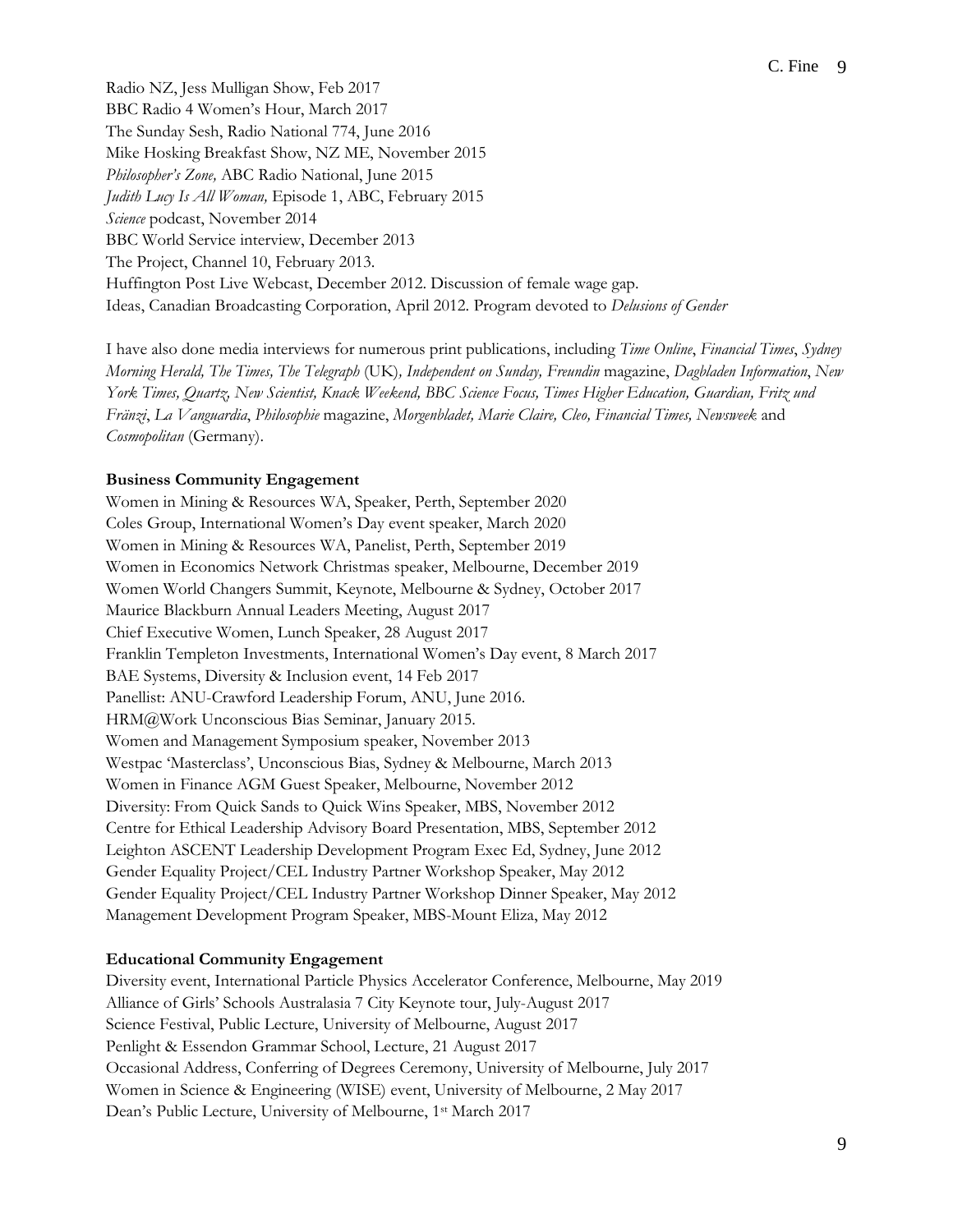NerdNite @ RezBaz, University of Melbourne, 21 February 2017 Swinburne University Unconscious Bias Workshop, July 2015. Philosophy Café, University of Melbourne, September 2014. Speaker, Women in Astronomy Workshop, Canberra, August 2014. Australian Council for Educational Research Conference Speaker, August 2013 Ormond College Ethics Seminar Series, University of Melbourne, March 2013. Graduate Researchers in Psychological Sciences Speaker, University of Melbourne, November 2012 St Catherine's School Lecture (staff), Melbourne, April 2012 International Women's Day Speaker, Equity & Diversity Centre, Monash University, March 2012 International Women's Day Speaker, Graduate Students' Association, University of Melbourne, March 2012

#### **General Community Engagement**

'Ten Great Books', University of Melbourne, May 2019. Irene Longman Oration, IPAA Queensland, November 2018 Hay-on-Wye Festival, June 2018 Cheltenham Science Festival, June 2018 Melbourne Knowledge Week, May 201 Royal Society of Victoria, Public Lecture, May 2018 Academy Symposium in Humanities & Social Sciences, Public Lecture, Norwegian Academy of Science & Letters, Oslo, October 2017. Royal Society Science Book Prize Award Ceremony panel, hosted by Professor Brian Cox, Royal Society London, September 2017 The School of Life, Talk & Q&A, Melbourne, August 2017 Keynote, Communities in Control conference, 30 May 2017 Bristol Festival of Ideas, 22 March 2017 All About Women Festival, Sydney Opera House, 5 March 2017 Adelaide Festival, Writers' Week, 4 March 2017 Public lecture, Melbourne School of Psychological Sciences, May 2016 Public Outreach Speaker, Rotman Institute of Philosophy, Western University, 2016 Santa Fe Institute Community Lecture, October 2015 Melbourne Writers Festival, August, 2015 Alan Saunders Memorial Lecture, aired on *Big Ideas*, ABC Radio National, June 2015 Mind and Its Potential Conference Speaker, Sydney, November 2013 University of Melbourne Festival of Ideas, Speaker and panelist, September 2013 School of Life Speaker, February 2013 Australian Centre for Contemporary Art 'On ourselves' panelist, Melbourne, October 2012 Gallery of Modern Art panelist, Brisbane, June 2012 (repeated on Life Matters, ABC Radio National)

# **Teaching**

#### **Current: Arts Faculty**

Undergraduate Level 2: Sex and Gender in the Sciences Undergraduate Level 3: Gender Diversity in the Workplace Also contributing guest lectures to: Debating Science & Society, Science & Pseudoscience, and Thinking Tools for Wicked Problems

#### **Past: Melbourne Business School & Ormond College**

Decision Making (co-taught): Part-time MBA